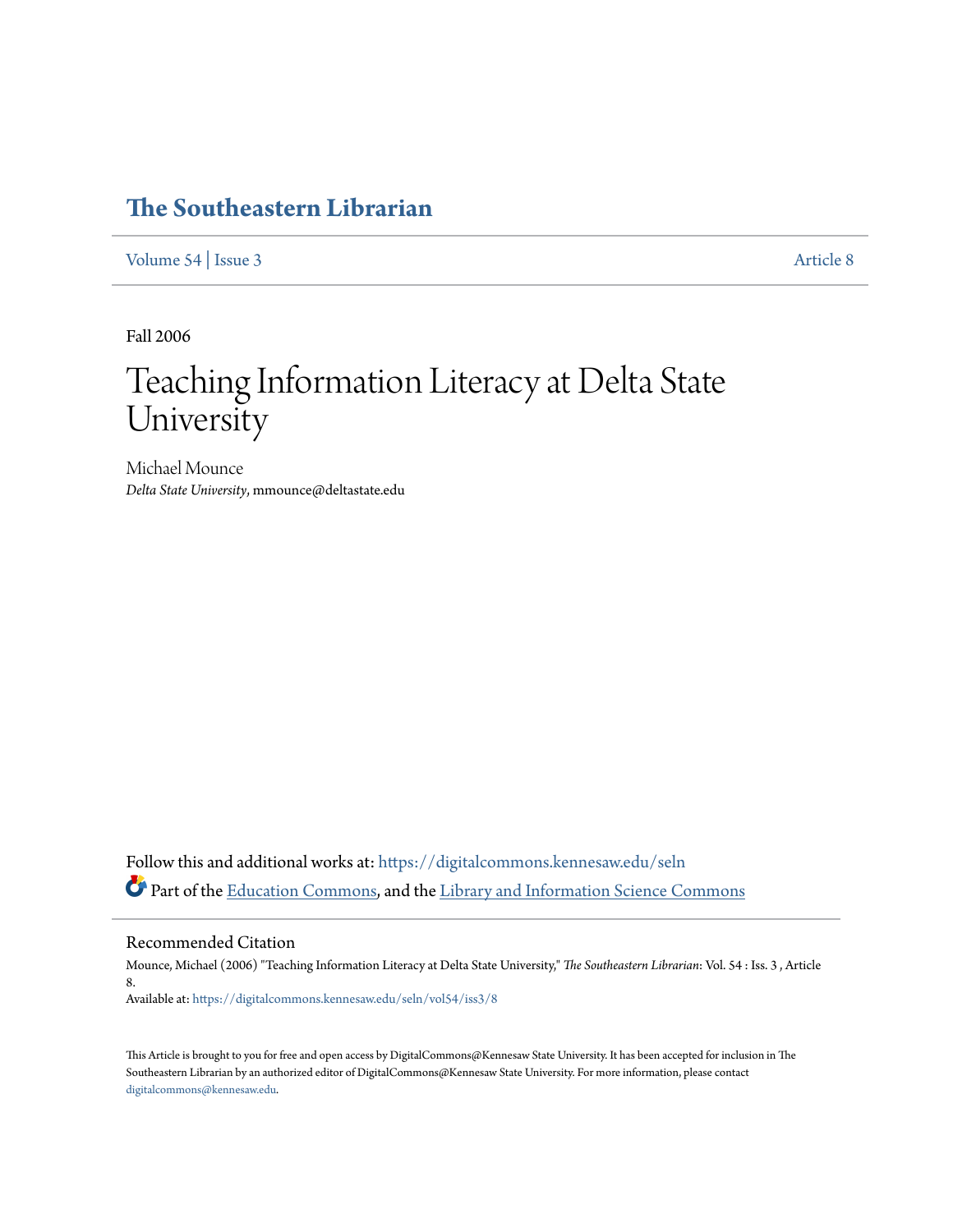### **Teaching Information Literacy at Delta State University**

#### Michael Mounce

Michael Mounce is a Reference/Instructional Services Librarian at the Roberts-LaForge Library at Delta State University and can be reached at: **mmounce@deltastate.edu** 

#### **Introduction**

LIB 101: Fundamentals of Information Literacy is a one credit hour course which has been designed at Delta State University to provide DSU students with information literacy skills needed for conducting research. Information literacy skills taught in this course include skills such as performing effective searches and evaluating resources. This course is a general education requirement elective. Although it is an elective course, it is highly recommended by DSU reference librarians to students, since information literacy skills are necessary for research.

In the Fall of 2004, the LIB 101 course began to be taught at DSU. During the fall 2004 and spring 2005 semesters, DSU reference librarians were available to teach sections of this course. They were responsible for teaching LIB 101 whenever five or more students had registered for their section of this course. One section was offered for each summer session of 2005. The purpose of this article is to discuss the author's experiences of preparing for, teaching, and evaluating the LIB 101 course during the fall 2004 and spring 2005 semesters. The other purpose of this article is to discuss improvements to be made to the LIB 101 course in response to evaluation forms, pre-tests, and post-tests.

#### **Literature Review**

In 1987, the American Library Association established a committee to begin discussing the topic of information literacy. The committee, known as the Presidential Committee on Information Literacy, began its work by defining what an information literate person is. For example, this committee mentioned that an information literate person would be someone who would know how to locate needed resources and know how to use information effectively. A report issued by the committee called on library associations and educational organizations and groups to support information literacy in educational institutions. Regional accreditation agencies throughout the United States also called for the support of information literacy in educational institutions (Thompson 2002, 219-221). For example, the Southern Association of Colleges and Schools (SACS) requires colleges and universities to provide their students with "regular and timely instruction in the use of the library and other learning/information resources" (SACS 2004).

In academic libraries throughout the United States, information literacy programs have been established. A few examples of academic libraries which have implemented information literacy programs at their own institutions include the libraries of the University of Rhode Island and the University at Albany State University of New York. At the University of Rhode Island, instructional librarians teach a course titled "LIB 120: Introduction to Information Literacy." This course is offered to URI students in both the traditional face-to-face format and online (Ramsay and Kinnie 2006, 35). Topics covered in this course include methods of searching, types of information resources, evaluating information resources, the research process, and citing sources. Assignments given to students include assignments such as "annotated bibliographies, writing to learn/minute writing exercises, and reading responses." According to the instructor, the writing to learn/minute writing exercises had been designed to help students remember what they learned in class and give them practice. The reading responses required the students to give their own responses to required readings (MacDonald 2004). No information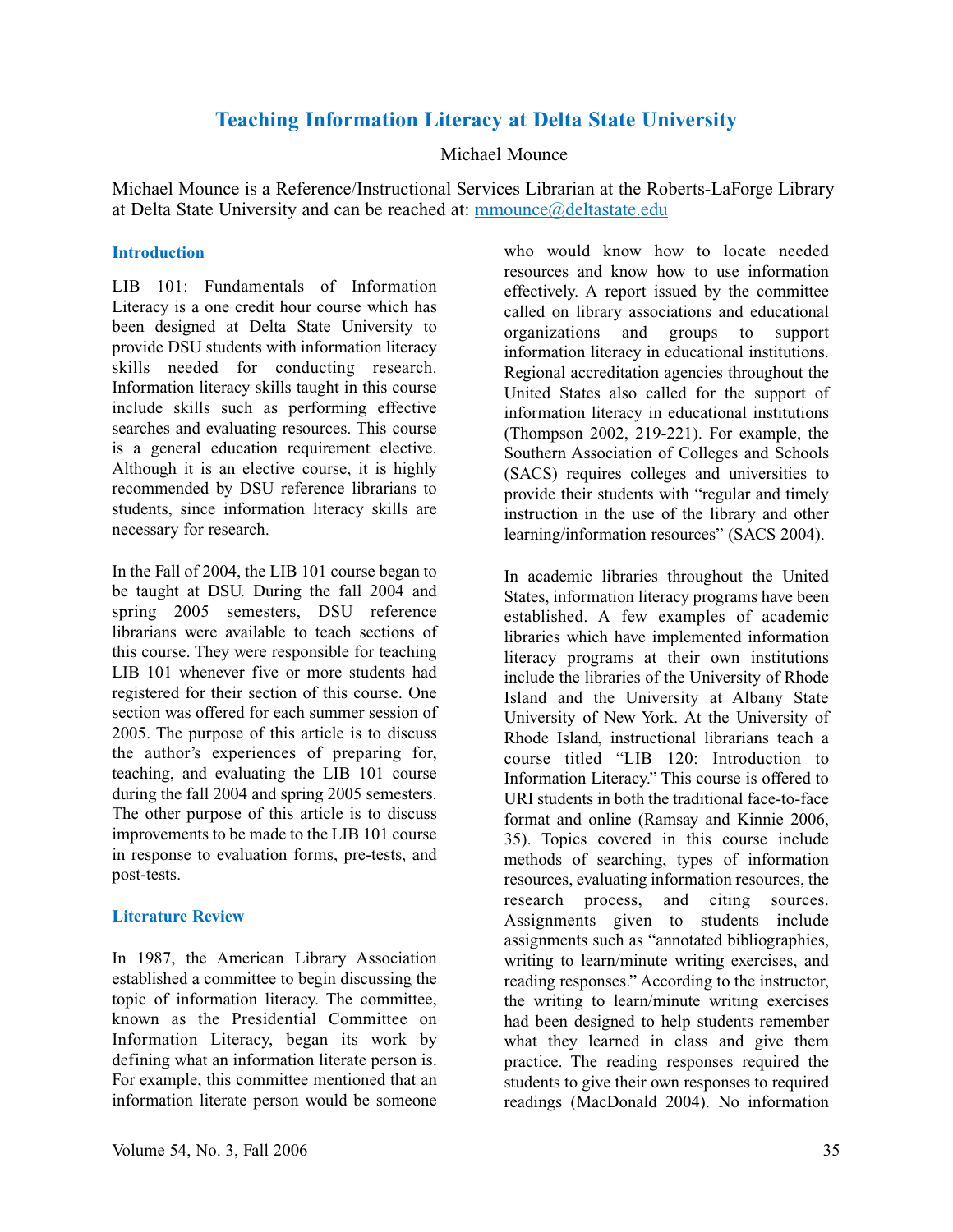was found regarding pre-tests and post-tests, or other methods of evaluating students' learning in the LIB 120 course at URI.

At the University at Albany State University of New York, librarians are teaching a course titled "Information Literacy", which is also known as UNL 205. Topics covered in this course include conducting research, evaluating sources, citing sources according to citation styles, methods of searching, and several other information literacy topics. Some assignments given to UNL 205 students include homework assignments and an annotated bibliography (Burke, Germain, and Xu 2005, 354-355). Other assignments include quizzes and a class presentation. Instructors of information literacy courses, in many cases, give their students pretests and post-tests in order to help them assess student learning in their courses. An instructor of UNL 205 is among those who gives students pre-tests and post-tests (Bernnard).

Instructional librarians in academic institutions in the Southeast have also contributed to information literacy. At Eastern Kentucky University for example, the instructional librarians work together with teaching faculty who are part of a NOVA program. According to Marcum, EKU's NOVA program is part of a federal program designed to help "first generation students in their transition to college life." The instructional librarians and NOVA faculty provide instruction to first-year students at EKU. This information literacy program includes an emphasis on career information and finding career resources. Although EKU's information literacy program includes some unique characteristics, such as working with NOVA faculty, it also contains some characteristics of traditional information literacy programs. Topics covered by instructional librarians include search strategies, evaluation of sources, using the Web, distinguishing between scholarly journals and magazines for general readers, and other topics. Assignments given include those pertaining to career information and those related to the traditional information literacy topics, such as

search strategies. The instructional librarians give their students pre-tests and post-tests in order to help them determine the efficiency of their instruction and assignments (Marcum 2005, 17-18).

#### **Preparing for the Course and Advertising**

To prepare for teaching this course, the author attended library meetings with reference colleagues and library administrators to discuss the content of the course and other relevant topics. During meetings, the author and library colleagues reviewed a draft of a syllabus and discussed possible revisions or additions. Topics for class meetings and assignments were discussed during meetings. The ACRL's "Guidelines for Instructional Programs in Academic Libraries" (June 2003) and "Objectives for Information Literacy Instruction: A Model Statement for Academic Librarians" (Jan. 2001) were consulted during the planning phase of the LIB 101 course.

Another step in the preparation for this course included WebCT training. In the spring of 2004, the author attended workshops to become familiar with WebCT. WebCT is an instructional technology used at DSU to allow students to access course information online. It was necessary for the author to become familiar with WebCT, since LIB 101 was a WebCT enhanced course. For this course, WebCT was used by the author for posting the course syllabus and assignment information. WebCT was also used by students in posting some assignments, since there was a discussion board available in WebCT.

In order to make DSU faculty and students aware of the upcoming LIB 101 course, the course was advertised. In the Spring 2004 semester, the author assisted in writing a news article for the DSU campus newsletter, *The Campus Connection.* The purpose of this article was to make all faculty and staff at DSU aware of the course. Other advertising efforts made by the author's reference colleagues included distributing LIB 101 flyers across campus,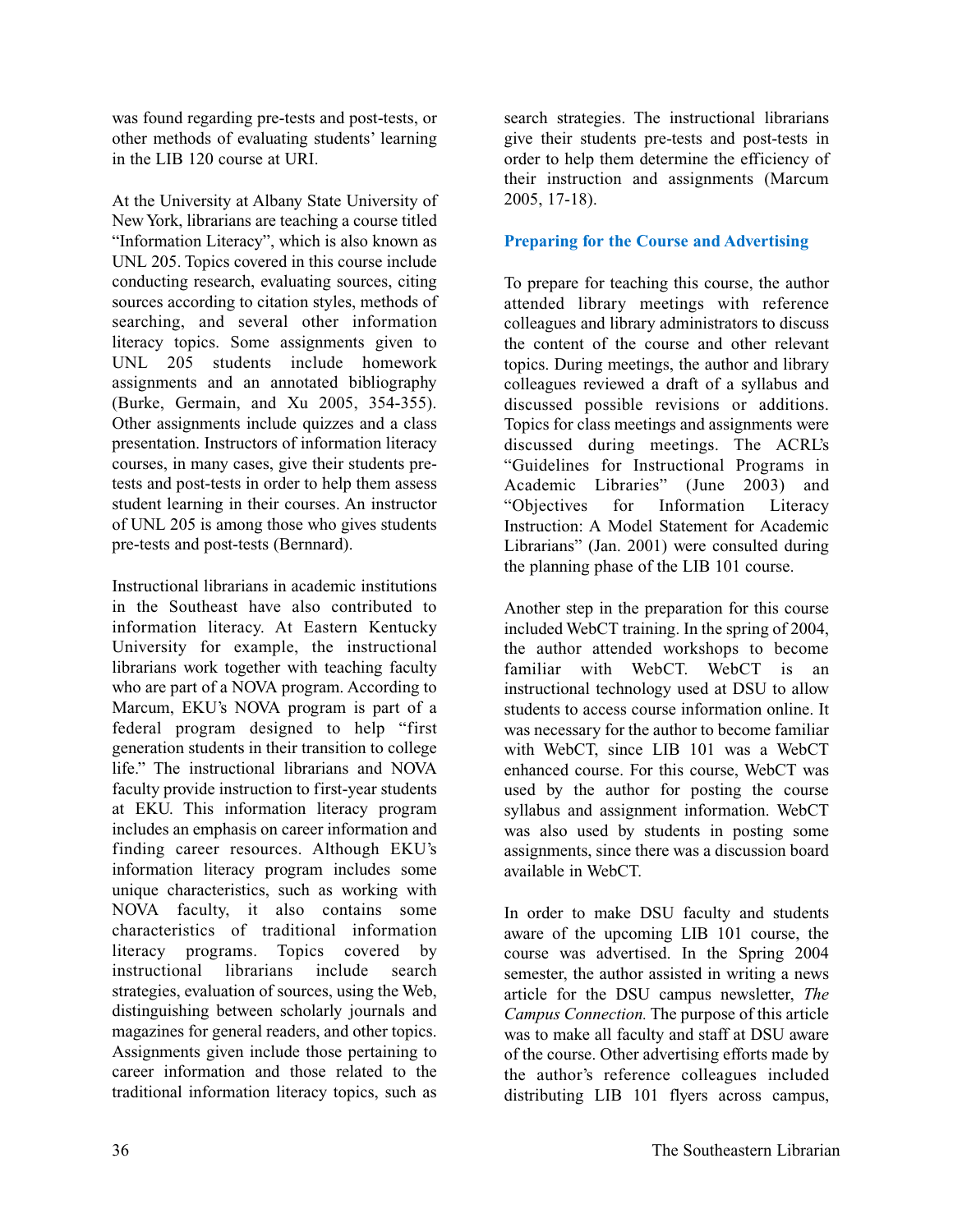asking faculty to recommend our course to students, and advertising LIB 101 on the library Web site.

#### **Teaching the Course**

As previously mentioned in this article, the LIB 101 course was designed to teach students information literacy skills. In this course, the author taught the following information literacy skills: performing effective searches, evaluating resources, and citing sources according to accepted citation styles such as MLA style. The author also taught students how to find resources in the library, how to distinguish between various types and formats of information resources, and how to avoid plagiarism.

There were four class meetings devoted to the skill of performing effective searches. During these class meetings, the author taught students how to effectively search the online catalog, databases, and the Internet. In regard to the catalog and databases, skills such as using Boolean operators (AND, OR, NOT) and search limiters (e.g. full text only) were taught to students. In regard to the Internet, the author taught students how to distinguish between search engines and directories, familiarized them with four types of Web sites (.com, .edu, .org, and .gov), and introduced them to discussion lists, email, and netiquette.

In one class meeting, the author discussed the topic of evaluating resources. In this class, students were taught how to evaluate books, periodicals and Web sites according to evaluation criteria. The evaluation criteria used for the lecture in this class came from the book *Teaching Information Literacy: 35 Practical, Standards-Based Exercises for College* Students by Joanna M. Burkhardt. Some examples of criteria for evaluating books included currency and relevance to the topic of one's paper. Evaluating periodicals included criteria such as authorship, length of articles, availability of abstracts, and availability of references. The main differences between

scholarly journals and other types of periodicals were emphasized. Examples of criteria for evaluating Web sites included purpose, intended audience, accuracy, reliability, and authorship. During the class, the author also pointed out that Web sites should be used with caution, since many Web sites are not checked for accuracy before being made available on the Web.

During two class meetings, students were taught how to cite sources according to accepted citation styles. The citation styles taught included APA (American Psychological Association), MLA (Modern Language Association), Chicago, and Turabian styles. The author taught students how to cite commonly used resources, such as books, journal articles retrieved from databases, and Web sites. During the citation classes, the author taught students how to create in-text citations, which are to be found within a paper, and how to create "works cited" list citations. During the Spring 2005 semester, the author gave students handouts containing citation examples. The examples came from the following citation manuals: *Publication Manual of the American Psychological Association (APA), MLA Handbook for Writers of Research Papers, The Chicago Manual of Style, and A Manual for Writers of Term Papers, Theses, and Dissertations* (Turabian).

Early in the fall and spring semesters, the author taught students the information literacy skills of finding resources in the library and distinguishing between various formats and types of information resources. In order to teach students how to find resources in the library, the author familiarized students with the Library of Congress, Dewey Decimal, and Superintendent of Documents (SuDocs) classification systems. Students were also taught which classification system was used for each section. For example, students were taught that Reference books and general collection books are arranged according to the Library of Congress classification system. In order to teach students the various types of information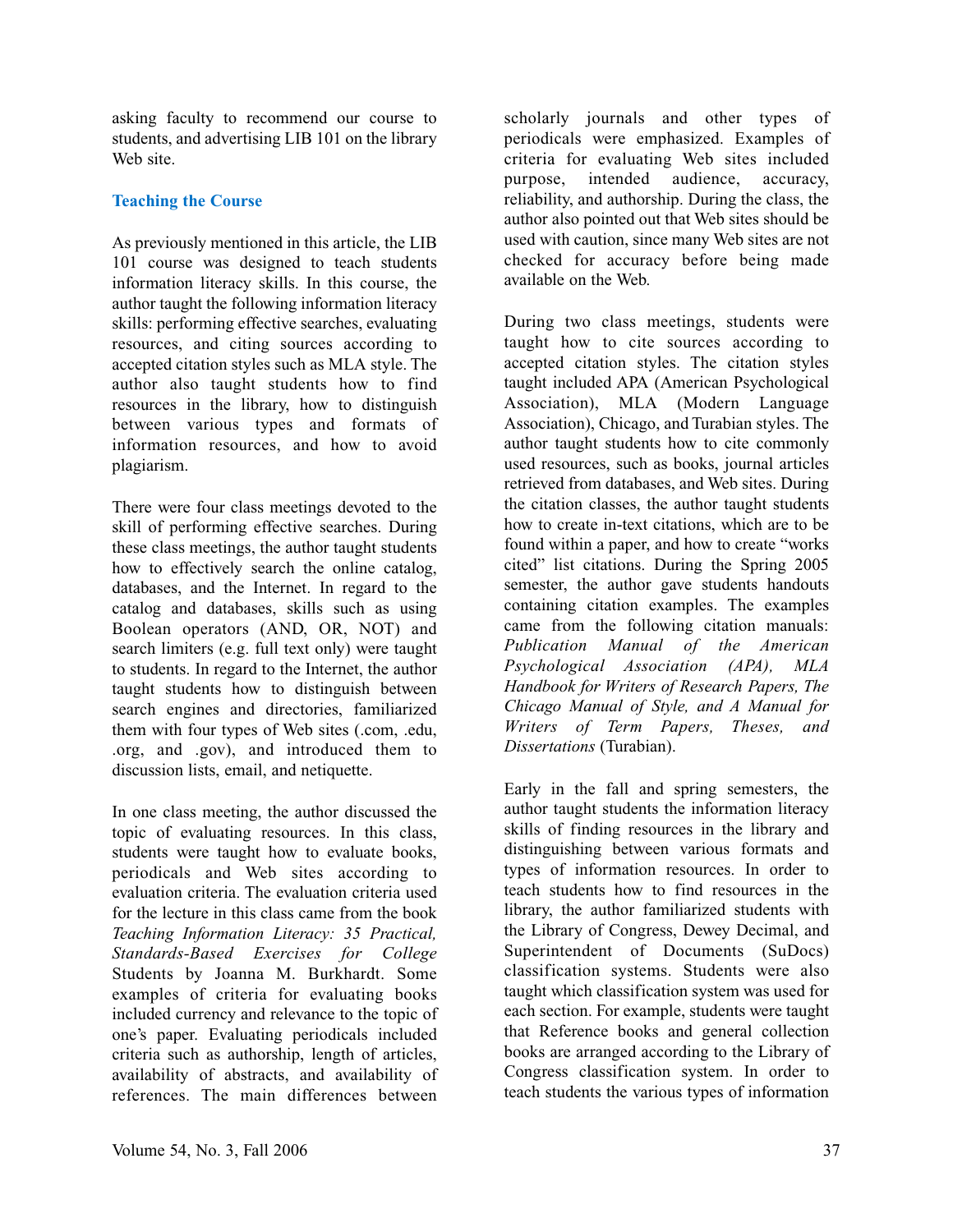resources, the author taught students how to distinguish between primary and secondary sources. Examples of primary and secondary sources were given.

The skill of avoiding plagiarism was also taught in this course. As many professors will affirm, the importance of avoiding plagiarism cannot be emphasized enough. Since the topic of plagiarism is very closely related to the topic of citing sources, the author covered the topic of avoiding plagiarism immediately before the topic of citing sources. In the lecture pertaining to plagiarism, students were given a definition of plagiarism according to *Webster's Third New International Dictionary* of the English Language. Then students were taught how to distinguish between plagiarism and proper use of resources by being given examples of plagiarism and examples of proper use. The author also gave students tips for avoiding plagiarism.

#### **Giving Assignments**

The author gave the following assignments to LIB 101 students: weekly assignments, article summary assignments, a mid-term exam, and an annotated bibliography. To help reinforce what students were taught in class, the author gave weekly assignments based on class lectures. For example, Weekly Assignment # 2 was based on the catalog lecture. One question of this assignment asked students to perform a title search for a certain book, then list the call number and the subjects covered in the book.

The article summary assignments required the students to read two articles and to summarize them in two separate paragraph-long summaries. The author chose the following articles for the course: "What is Information Literacy in the Digital Age?" by Rob Darrow and Cynthia MacDonald and "A New Frontier for Research Dissemination: The World Wide Web" by Nancy Martland and Fred Rothbaum. The author chose these articles for the course, since they pertained to the relevant topics of information literacy and the Web. Students were required to post their summaries of the articles online in the discussion board of WebCT. The purpose of having students post these assignments online was to help them become familiar with posting assignments in WebCT.

The midterm exam was given during the middle of the fall 2004 and spring 2005 semesters. It covered the subjects that had been covered up to the time of the exam. Similar to the weekly assignments, the midterm exam was given to reinforce what the author had taught in previous classes.

The author also gave students an annotated bibliography assignment. This assignment required students to provide citations for twenty to twenty-five resources. The resources cited had to include at least one of the following types of resources: books, e-books, print-based journal articles, electronically accessible journal articles, government documents, and newspaper articles. For citing sources, students were to choose from one of the four citation styles discussed in class (APA, MLA, Chicago, or Turabian). Students were allowed to pick their own topics, but all resources cited had to be on a single topic. The author required students to provide a brief annotation (summary) with each citation. The purpose of this assignment was to give students practice in citing sources for a works cited list at the end of a research paper. The assignment was also designed to familiarize students with various formats of resources and to help encourage them to not rely solely on Web sites.

#### **Evaluating the Course**

At the end of the fall 2004 and spring 2005 semesters, the author gave students an evaluation form, on which the students evaluated the author and course. The students were asked to rank the author by various criteria, such as "knowledge of subjects," "teaching methods and contribution to student's learning" and "ability to communicate clearly." The students also evaluated the course by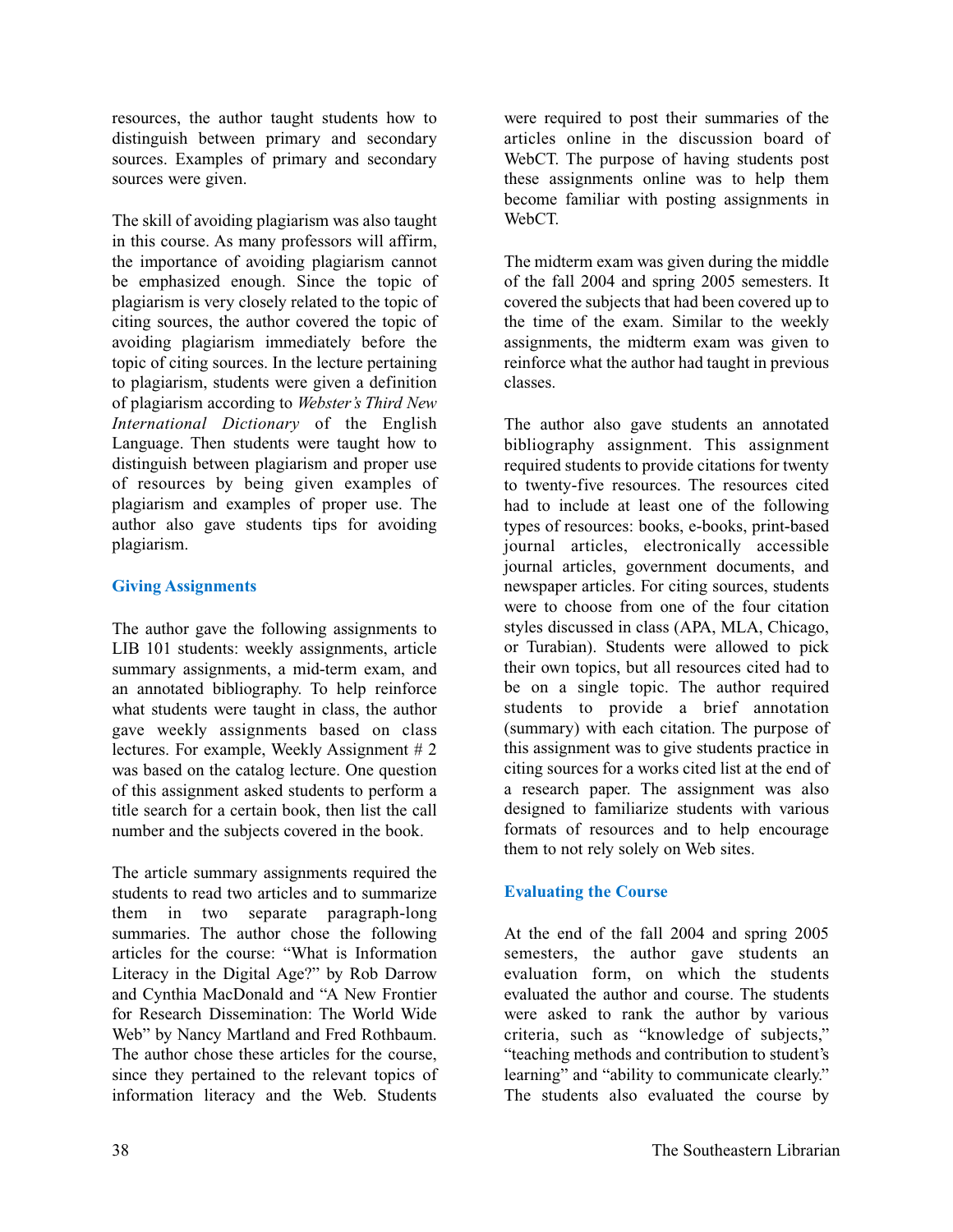answering questions such as "Did you learn anything in this course?," "How might this course be improved?", and "What parts of this course would you prefer to cover in more depth?." To create the LIB 101 evaluation form, the author reviewed various evaluation forms available on the Web which pertained to library instruction. One particular example which the author relied upon for assistance in creating the LIB 101 evaluation form's criteria and questions was the "Library Instruction Evaluation Form" created by a librarian from the Andrew L. Bouwhuis Library at Canisius College.

Before the spring 2005 semester began, the author and reference colleagues decided that in addition to giving the evaluation forms to students at the end each semester, students would also be given a pre-test and a post-test. The purpose of the pre-test was to help determine how much LIB 101 course knowledge students have at the beginning of the semester. The post-test was given at the end of the semester in order to determine how much LIB 101 course knowledge students had at the end of the semester. The results of the pre-tests and the post-tests provide additional help in evaluating the LIB 101 course. It should be noted that the pre-test and the post-test were actually the same test. Some of the pre-test and post-test questions included the following:

- •What classification system do we use for our general collection?
- •A publication with articles of a scholarly nature is a  $\qquad$  ?
- •What are some criteria for evaluating sources?
- •What is the best place to find **books** on abnormal psychology?
- •What is the best place to find **articles** on abnormal psychology?
- •Which of the above entries refers to a book or parts of a book about sleep disorders? (citing sources question)

The author reviewed the fall 2004 and spring 2005 evaluation forms. In both semesters, students indicated on the evaluation forms that some changes could or should be made to the LIB 101 course. For example, some students answered "somewhat fast" to the evaluation form question "For me, the pace at which the instructor covered the material was. . ." To help improve in this area, the author will make sure that he asks the question "Are there any questions" at the end of each class and continue to offer additional one-on-one assistance to anyone who needs it. The course content question "What parts of this course would you prefer to cover in more depth?" had answers such as "Internet sources" and "Annotated Bibliography." To help improve in these areas, the author will observe the Internet resources presentations of reference colleagues and add any information which may have been left out. Also, the author will devote an entire class meeting each semester to the annotated bibliography assignment. This class meeting will include explaining the assignment to students and giving students the class time to work on it.

The pre-tests and post-tests also provided useful data for helping to determine which improvements need to be made to the LIB 101 course. The pre-tests and post-tests each had 25 questions. The author observed how each student answered each question on both tests. The author recorded how each question was answered based on the following criteria: Correct on Pre-test Only, Correct on Post-test Only, Correct on Both Tests, and Correct on Neither Test. When recording the data, the author knew that having a majority of students in the "Correct on Pre-test Only" category or "Correct on Neither Test" category would indicate that a majority of the students either did not learn or retain the skills presented in the question. Before the Spring 2005 semester classes began, the author ensured that all topics or skills mentioned in pre-test and post-test questions would be covered at some point during the spring 2005 semester. However, observing the data of the test questions revealed that most students were found in the categories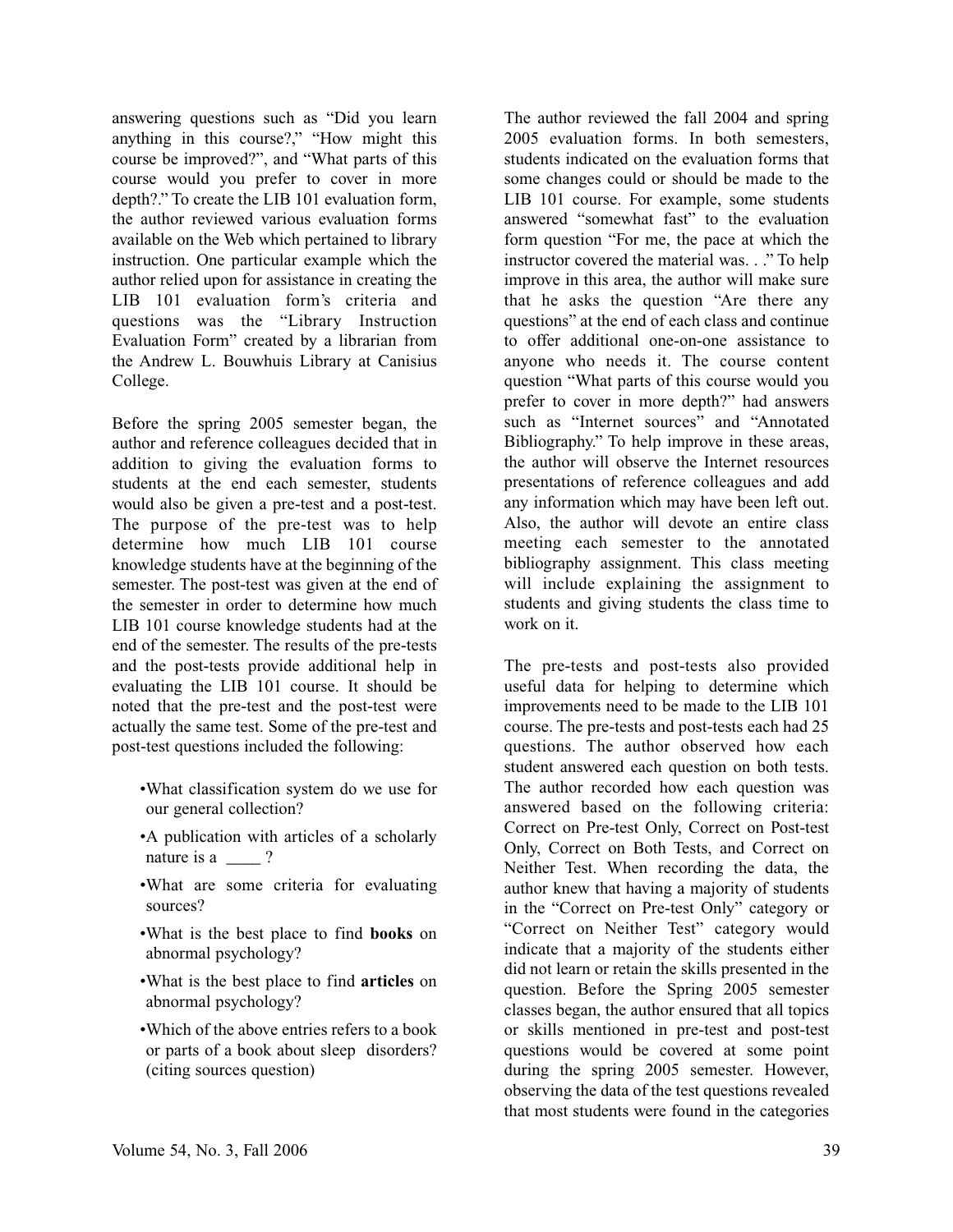of "Correct on Pre-test Only" and "Correct on Neither Test" for some topics. For example, most students were found in these two categories for the following question:

Using the Library of Congress Classification System, which of the following sequences is in the correct order?

a. L27.3 F5 – L27.3 F33 – LA23.6 – LB5 b. L27.3 F33 – LA23.6 – LB5 – L27.3 F5 c. L27.3 F33 – L27.3 F5 – LA23.6 – LB5

In order to improve the LIB 101 course, the author will add or modify information presented in the problem subject areas, such as the order of call numbers presented in the pretest/post-test question above. In response to other pre-test/post-test data, other improvements that the author will make to the LIB 101 course will include going into more detail about the elements of a citation to a periodical article, defining the terms "abstract,"

"encyclopedia," and "handbook;" more strongly emphasizing the differences between a citation to a book and a citation to a periodical article; including the use of proximity operators, quotation marks, and parentheses in searches; and emphasizing more strongly that students can do an interlibrary loan request if an article is not available electronically or in the library's journal collection.

#### **Conclusion**

Overall, teaching LIB 101 has been a rewarding and enriching experience, both for the author and LIB 101 students. The author and reference colleagues will continue to offer LIB 101 to students in the future, and the author hopes that many students will choose this course, since it offers students vital skills that are essential to doing research. Also, the author will continue to seek ways to improve the course in order to better enhance DSU students' research skills.